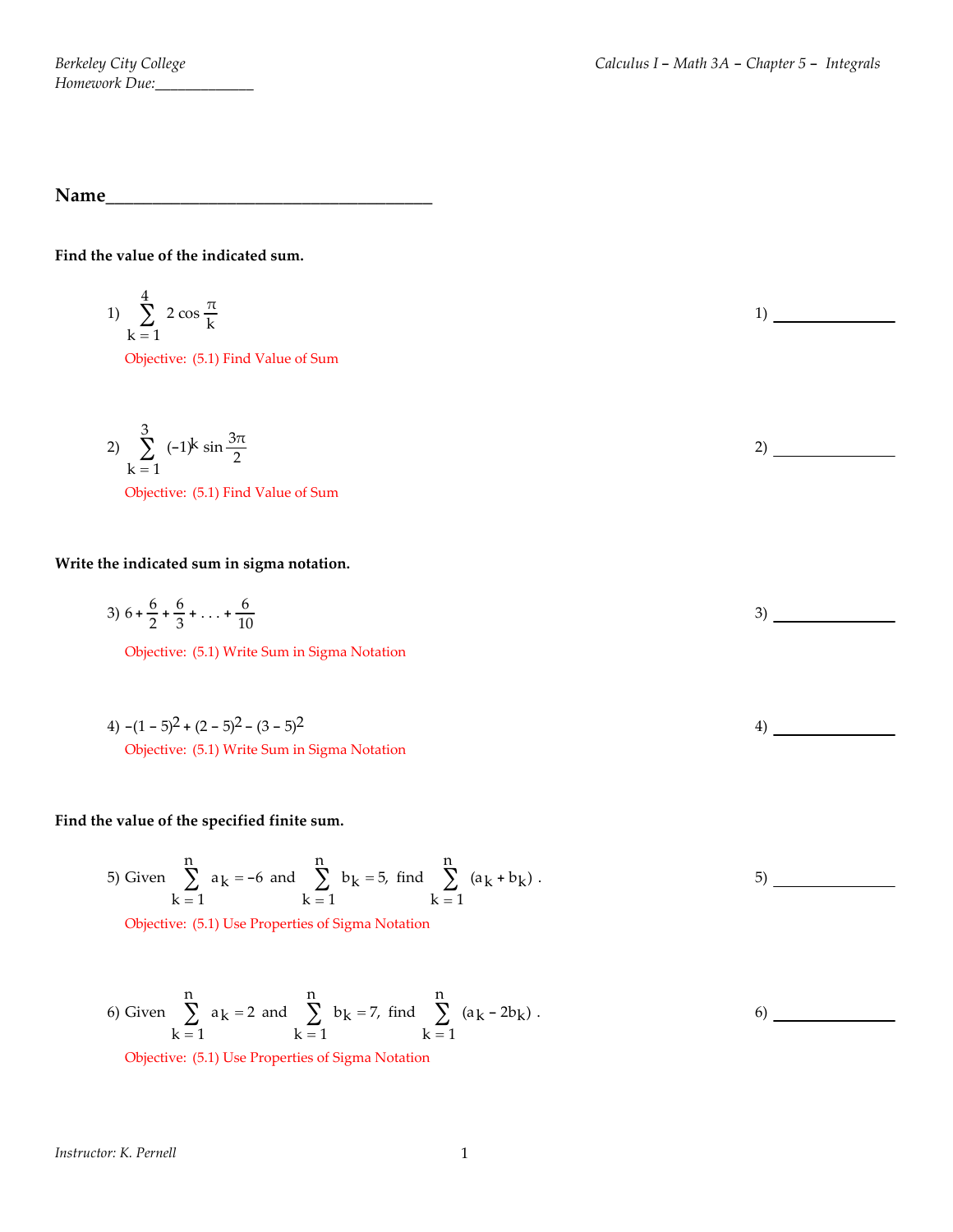**Use Special Sum Formulas to find the sum.**

7) 
$$
\sum_{k=1}^{24} (8k^3 - 12k^2)
$$
  
Objective: (5.1) Use Special Sum Formulas to Find Sum

Find the area under the curve of the function on the stated interval. Do so by dividing the interval into n equal **subintervals and finding the area of the corresponding circumscribed polygon.**

8) 
$$
f(x) = 2x^2 + x + 3
$$
 from  $x = 0$  to  $x = 6$ ;  $n = 6$  8)  
Objective: (5.1) Find Area Under Curve Using Finite Subintervals

#### **Find the formula and limit as requested.**

9) For the function  $f(x) = 6x^2 + 1$ , find a formula for the upper sum obtained by dividing the interval [0, 3] into n equal subintervals. Then take the limit as  $n \rightarrow ∞$  to calculate the area under the curve over [0, 3].

Objective: (5.1) Find Area Under Curve as n Approaches Infinity

Calculate the Riemann sum 
$$
\sum_{i=1}^{n} f(\overline{x_i}) \triangle x_i
$$
 for the given data.  
10)  $f(x) = x + 4$ ; P:  $2 < 2.75 < 3.25 < 4.5 < 5.5$ ;  $\overline{x_1} = 2$ ,  $\overline{x_2} = 3$ ,  $\overline{x_3} = 4.25$ ,  $\overline{x_4} = 5$   
Objective: (5.2) Find Riemann Sum from Given Data

**Use the given values of a and b and express the given limit as a definite integral.**

11) 
$$
\lim_{\|P\| \to 0} \sum_{k=1}^{n} (3c_k^2 - 11c_k + 3) \Delta x_k, \quad a = -5, b = 4
$$

Objective: (5.2) Express Limit of Riemann Sum as a Definite Integral

12) 
$$
\lim_{\|P\| \to 0} \sum_{k=1}^{n} \sqrt{c_k^2 + 8} \Delta x_k, \quad a = -7, b = 2
$$

Objective: (5.2) Express Limit of Riemann Sum as a Definite Integral

9)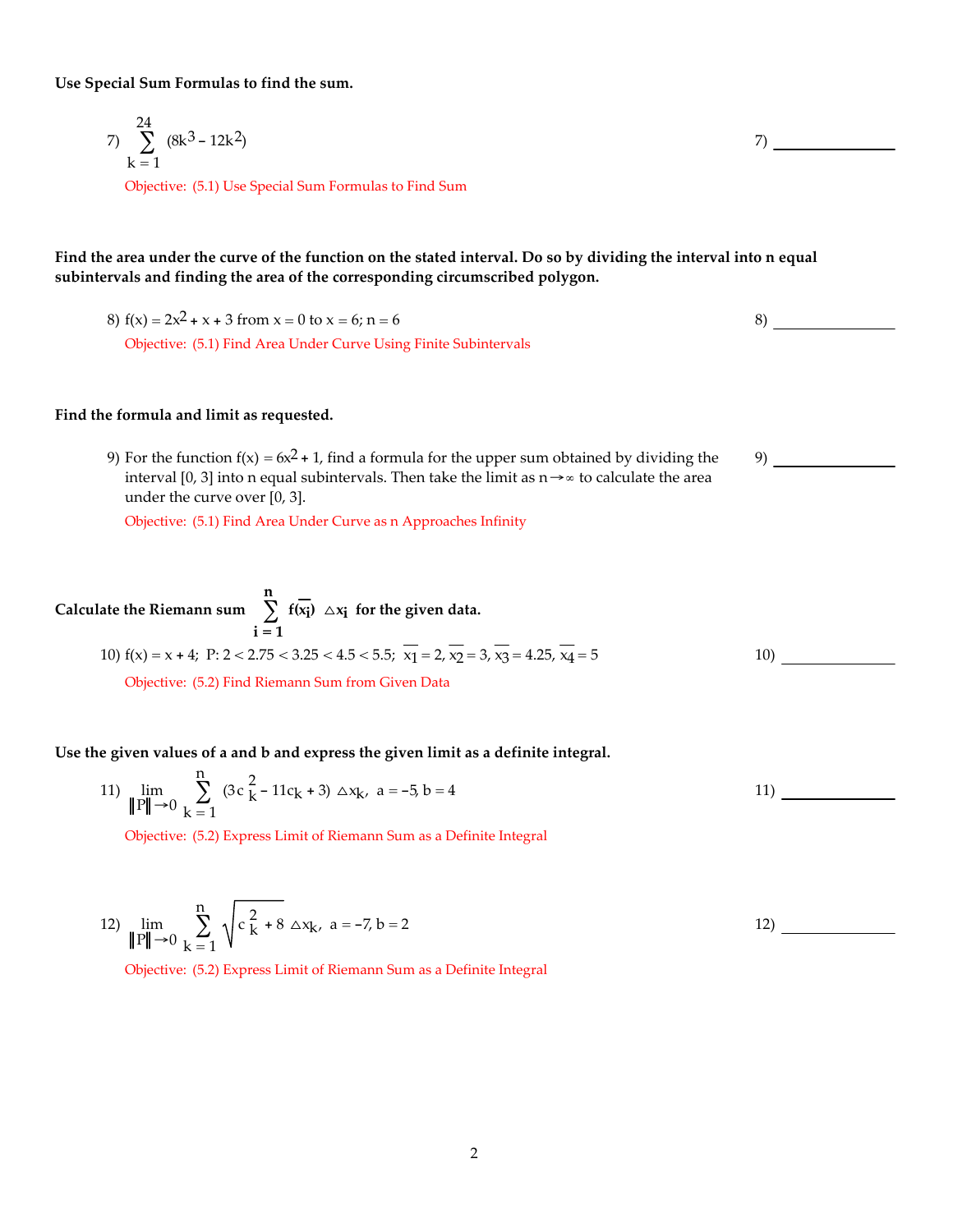**Evaluate the definite integral using the definition.**

$$
13)\int_{-3}^{5} 3 \, \mathrm{dx}
$$

Objective: (5.2) Evaluate Definite Integral Using Definition

14) 
$$
\int_{-8}^{4} (-2x + 8) dx
$$
  
Objective: (5.2) Evaluate Definite Integral Using Definition

16)

**Solve the problem.**

- 15) The velocity of an object is given by the velocity function  $v(t) = t/42$ . If the object is at the origin at time  $t = 0$ , find the position at time  $t = 20$ . 15) Objective: (5.2) Find Position Given Velocity Function
- 16) An objectʹs velocity function is graphed below. Determine the objectʹs position at time  $t = 40$  assuming the object is at the origin at time  $t = 0$ .



Objective: (5.2) Find Position Given Graph of Velocity Function

17) Suppose that f and g are continuous and that 11 7  $\int_{0}^{11} f(x) dx = -4$  and  $\int_{0}^{11} f(x) dx = -4$ 7  $\int_{-}^{+}$  g(x) dx = 9. Find 11 7  $\int_{-}^{+} [4f(x) + g(x)] dx$ . 17)

Objective: (5.3) Evaluate Definite Integral Using Properties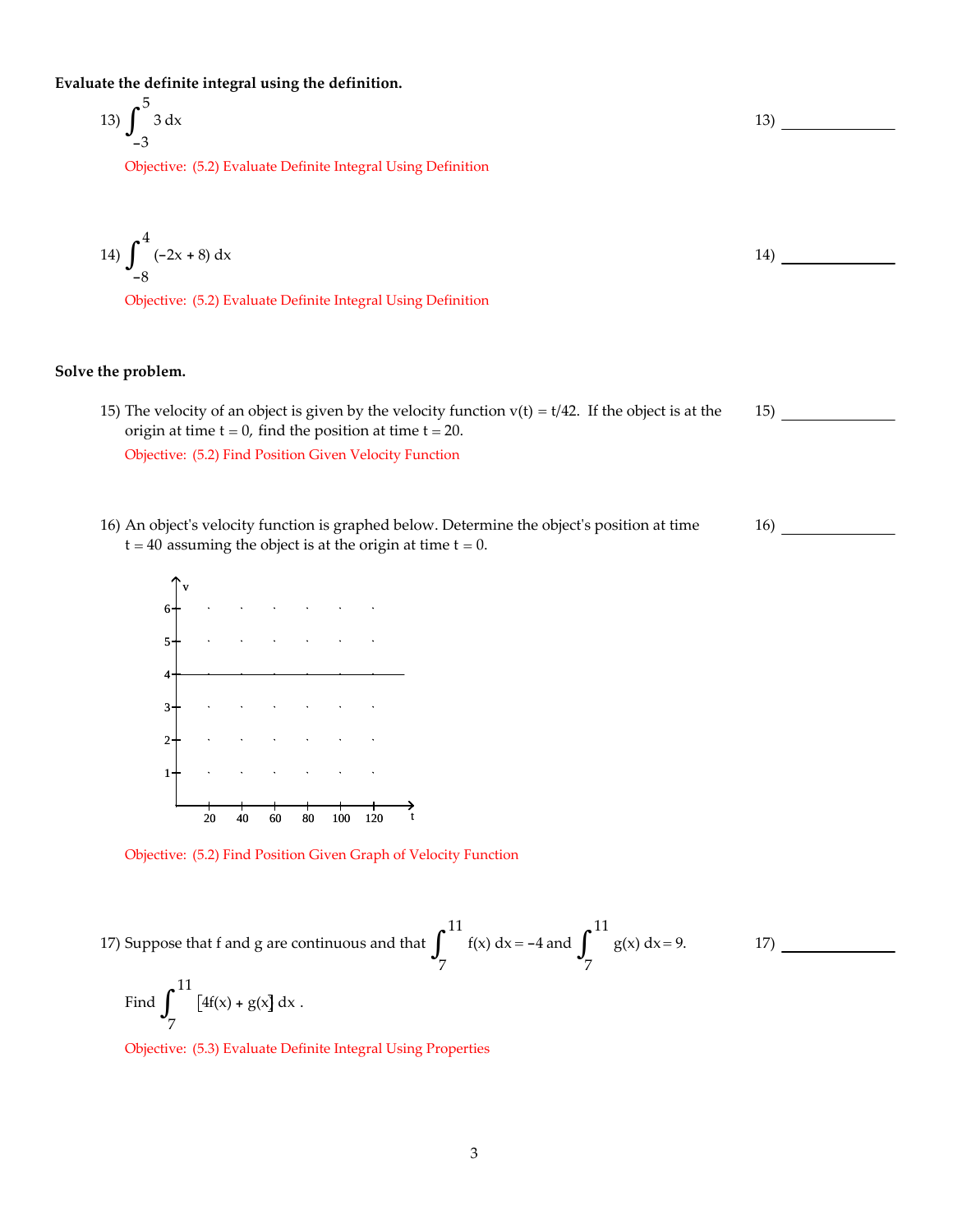**Find Gʹ(x).**

18) 
$$
G(x) = \int_0^{x^4} \sin t \, dt
$$
 18)

Objective: (5.3) Differentiate Integral

19) 
$$
G(x) = \int_{1}^{\sqrt{x}} 18t^7 dt
$$

Objective: (5.3) Differentiate Integral

20) G(x) = x 0  $\int_{0}^{\infty} \sqrt{4x + 3} dt$  20)

Objective: (5.3) Differentiate Integral

21) 
$$
G(x) = \int_0^{x^4} \cos \sqrt{t} dt
$$
 21)

Objective: (5.3) Differentiate Integral

22) 
$$
f(x) = \int_0^x \frac{1}{u^2} du
$$

Objective: (5.3) Find Intervals of Monotonicity/Concavity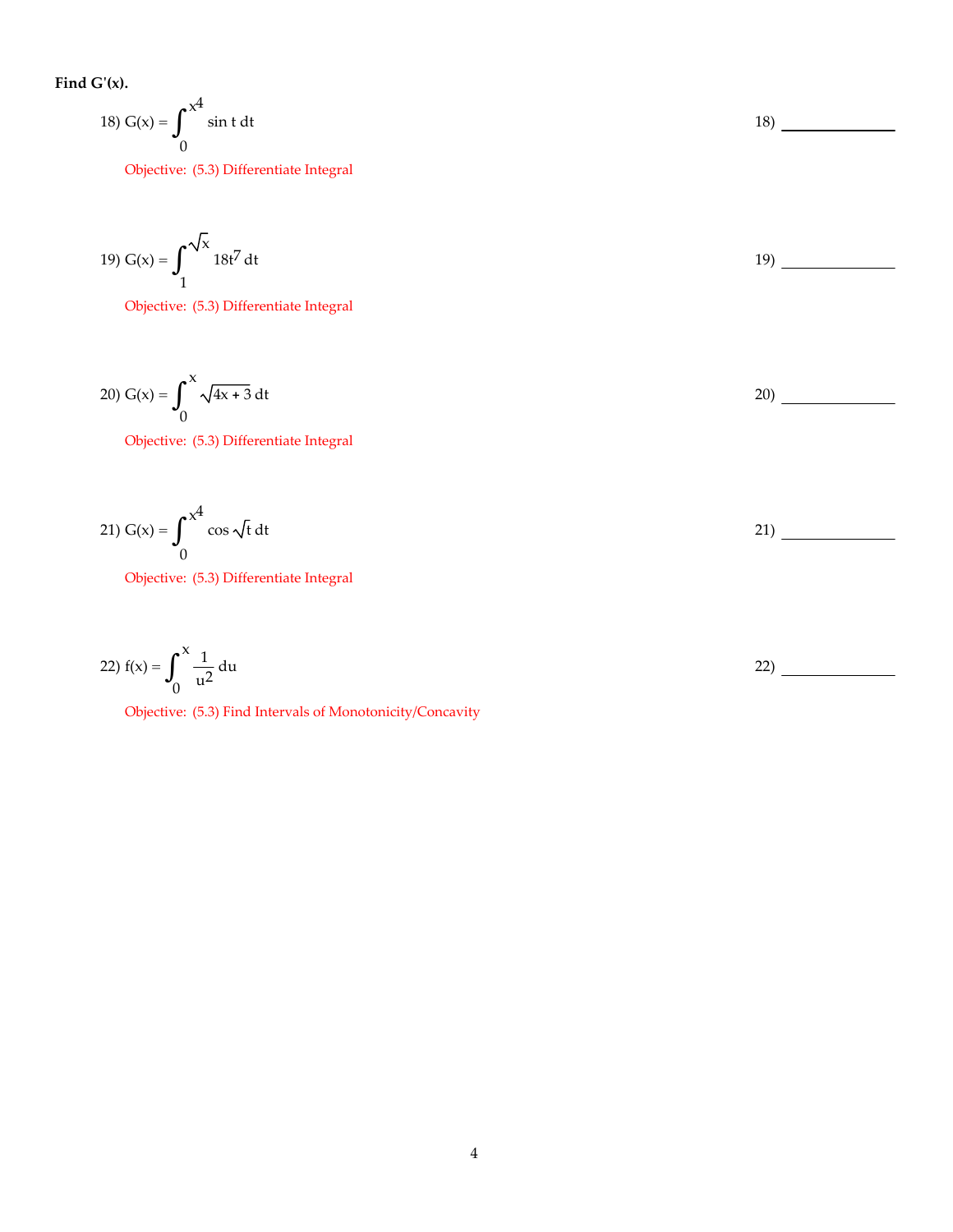#### **Answer the question.**

23) Consider the function  $G(x) =$ x  $\boldsymbol{0}$  $\int_{0}^{\infty} f(t) dt$ , where  $f(t)$  oscillates about the line y = 2 over the

23)

$$
x\text{-region [0, 12]}.
$$

The graph is given below:





### **Evaluate the integral.**

 $\overline{1}$ 

24) 
$$
\int_{0}^{\frac{1}{8}} t^2 dt
$$

Objective: (5.4) Evaluate Definite Integral

$$
25\int_0^4 2\sqrt{x} \, \mathrm{d}x \tag{25}
$$

Objective: (5.4) Evaluate Definite Integral

26) 
$$
\int_{\pi/2}^{3\pi/2} 14 \cos x \, dx
$$
 26)  
Objective: (5.4) Evaluate Definite Integral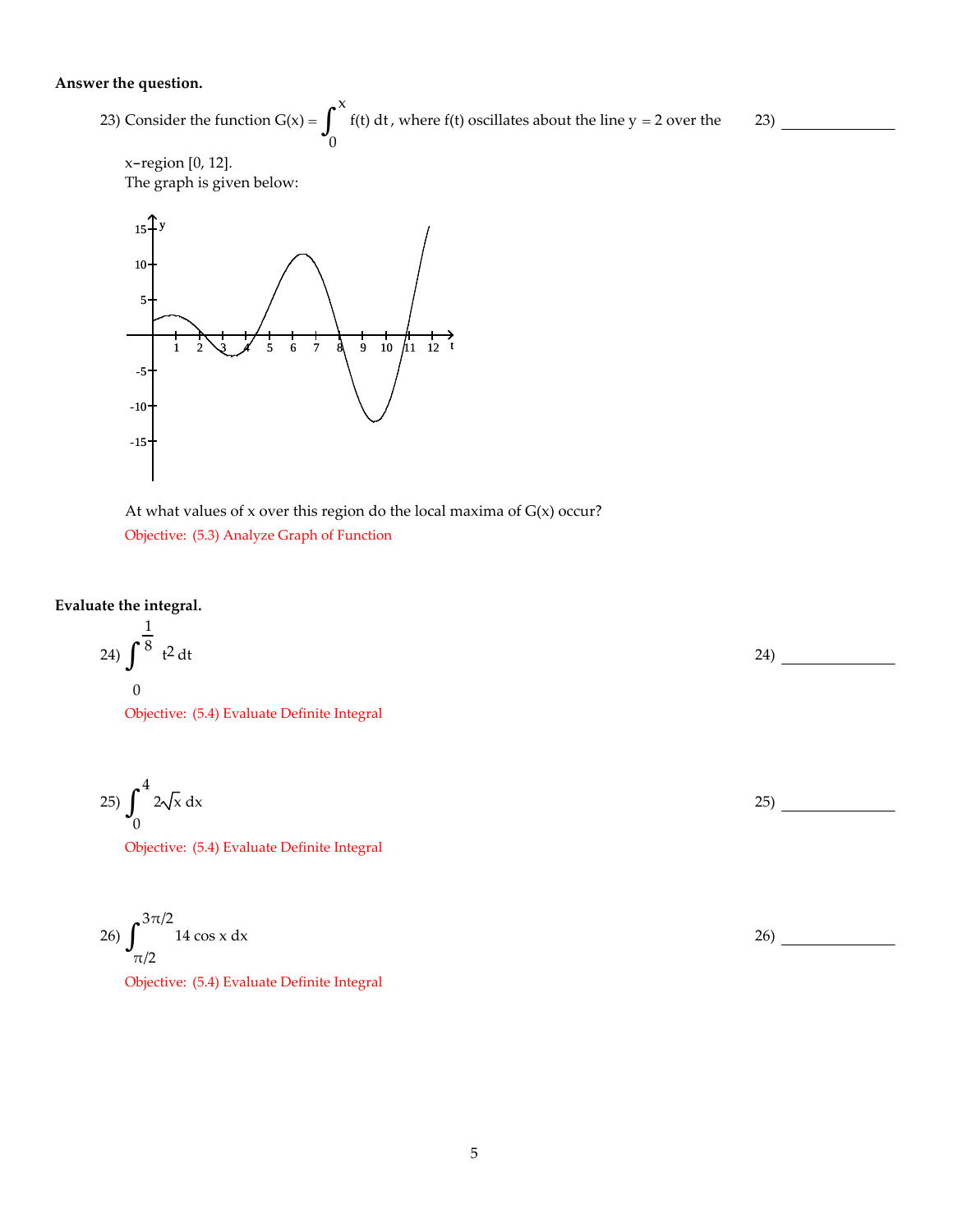$$
27)\int x^{7}(x^{8}-10)^{4} dx
$$

Objective: (5.4) Find Integral Using Substitution

28) 
$$
\int 10x^2 \sqrt[4]{3+4x^3} dx
$$

Objective: (5.4) Find Integral Using Substitution

29) 
$$
\int x^2 \cos(x^3 + 6) \sqrt{\sin(x^3 + 6)} dx
$$

Objective: (5.4) Find Integral Using Substitution

# **Evaluate the definite integral.**

30) 
$$
\int_0^2 (x+2)^3 dx
$$

Objective: (5.4) Evaluate Definite Integral Using Substitution

$$
31)\int_{0}^{6} \frac{5}{(6+x)^2} dx
$$

Objective: (5.4) Evaluate Definite Integral Using Substitution

$$
32)\int_0^1 \frac{6 \times dx}{\sqrt{16 + 3x^2}}
$$

Objective: (5.4) Evaluate Definite Integral Using Substitution

Objective: (5.4) Evaluate Definite Integral Using Substitution

33) 
$$
\int_{\pi/3}^{2\pi} 3 \cos^2 x \sin x \, dx
$$
33) 33  
Objective: (5.4) Evaluate Definite Integral Using Substitution

34) π  $\boldsymbol{0}$  $\int_{0}^{17} (1 + \cos 7t)^2 \sin 7t \, dt$  34)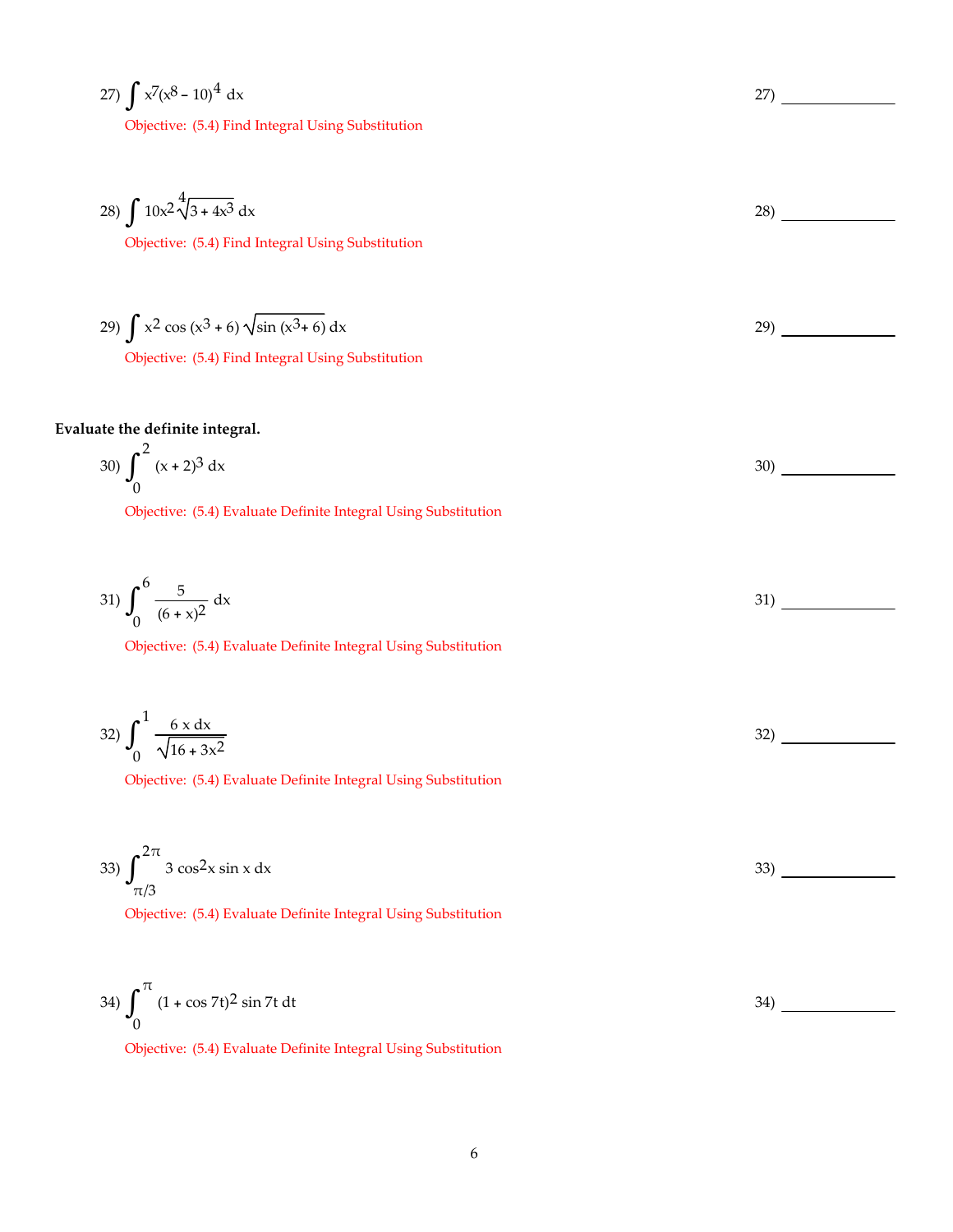| Solve the problem.                                                                                                                                                                                                                                               |     |
|------------------------------------------------------------------------------------------------------------------------------------------------------------------------------------------------------------------------------------------------------------------|-----|
| 35) A certain company has found that its expenditure rate per day (in hundreds of dollars) on<br>a certain type of job is given by $E'(x) = 6x + 9$ , where x is the number of days since the start<br>of the job. Find the expenditure if the job takes 8 days. | 35) |
| Objective: (5.4) Solve Apps: Fundamental Theorem of Calculus                                                                                                                                                                                                     |     |
| 36) A certain object moves in such a way that its velocity (in m/s) after time t (in s) is given by<br>$V(t) = t^2 + 2t + 8$ . Find the distance traveled during the first four seconds.<br>Objective: (5.4) Solve Apps: Fundamental Theorem of Calculus         | 36) |
| Use symmetry to help evaluate the integral.                                                                                                                                                                                                                      |     |
| 37) $\int_{0}^{\pi/3}$ (cos x + sin x) dx                                                                                                                                                                                                                        | 37) |
| Objective: (5.5) Evaluate Integral Using Symmetry                                                                                                                                                                                                                |     |
| 38) $\int_{-1}^{1} (2 + 4x + 3x^2 + x^3) dx$                                                                                                                                                                                                                     | 38) |
| Objective: (5.5) Evaluate Integral Using Symmetry                                                                                                                                                                                                                |     |
| Use the requested method to approximate the definite integral.                                                                                                                                                                                                   |     |
| 39) Use the method of left Riemann sum with $n = 4$ to approximate the value of $\int_{2}^{7} x^2 dx$                                                                                                                                                            | 39) |
| Objective: (5.6) Use Riemann Sum to Approximate Integral                                                                                                                                                                                                         |     |
| 40) Use the method of right Riemann sum with $n = 4$ to approximate the value of $\int_{-\infty}^{\infty} x^2 dx$                                                                                                                                                | 40) |
| Objective: (5.6) Use Riemann Sum to Approximate Integral                                                                                                                                                                                                         |     |
| 41) Use the method of midpoint Riemann sum with $n = 4$ to approximate the value of<br>$x^2 dx$                                                                                                                                                                  | 41) |
| Objective: (5.6) Use Riemann Sum to Approximate Integral                                                                                                                                                                                                         |     |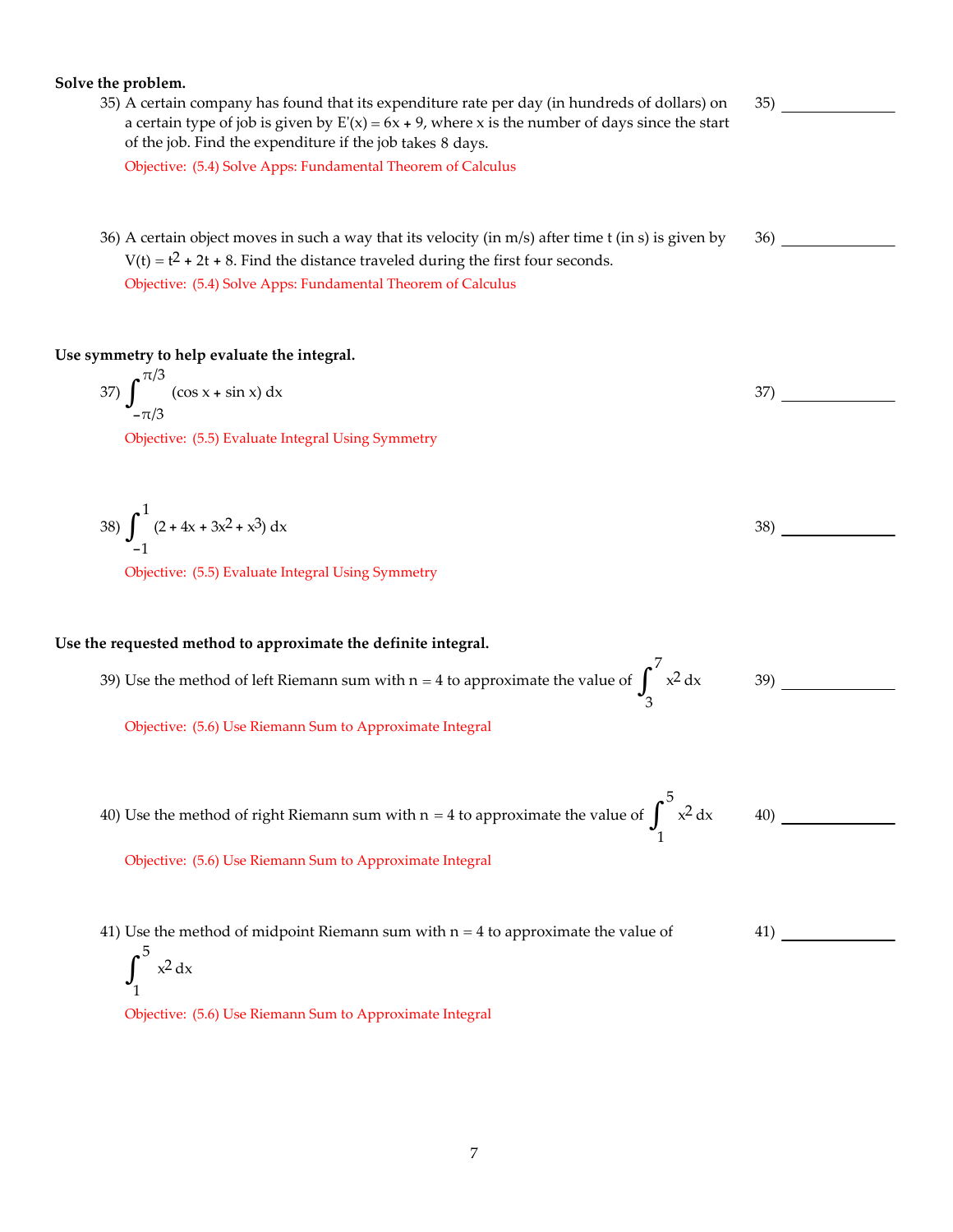**Express the limit as a definite integral where P is a partition of the given interval.**

42) 
$$
\lim_{k \to 0} \sum_{k=1}^{n} (3c_k^2 - 9c_k + 9) \triangle x_k
$$
, [-10, 4]

Objective: (5.3) Express Limit of Riemann Sums as Definite Integral

43) 
$$
\lim_{k \to \infty} \sum_{k=1}^{n} c_k^5 \Delta x_k
$$
, [-5, 4]

Objective: (5.3) Express Limit of Riemann Sums as Definite Integral